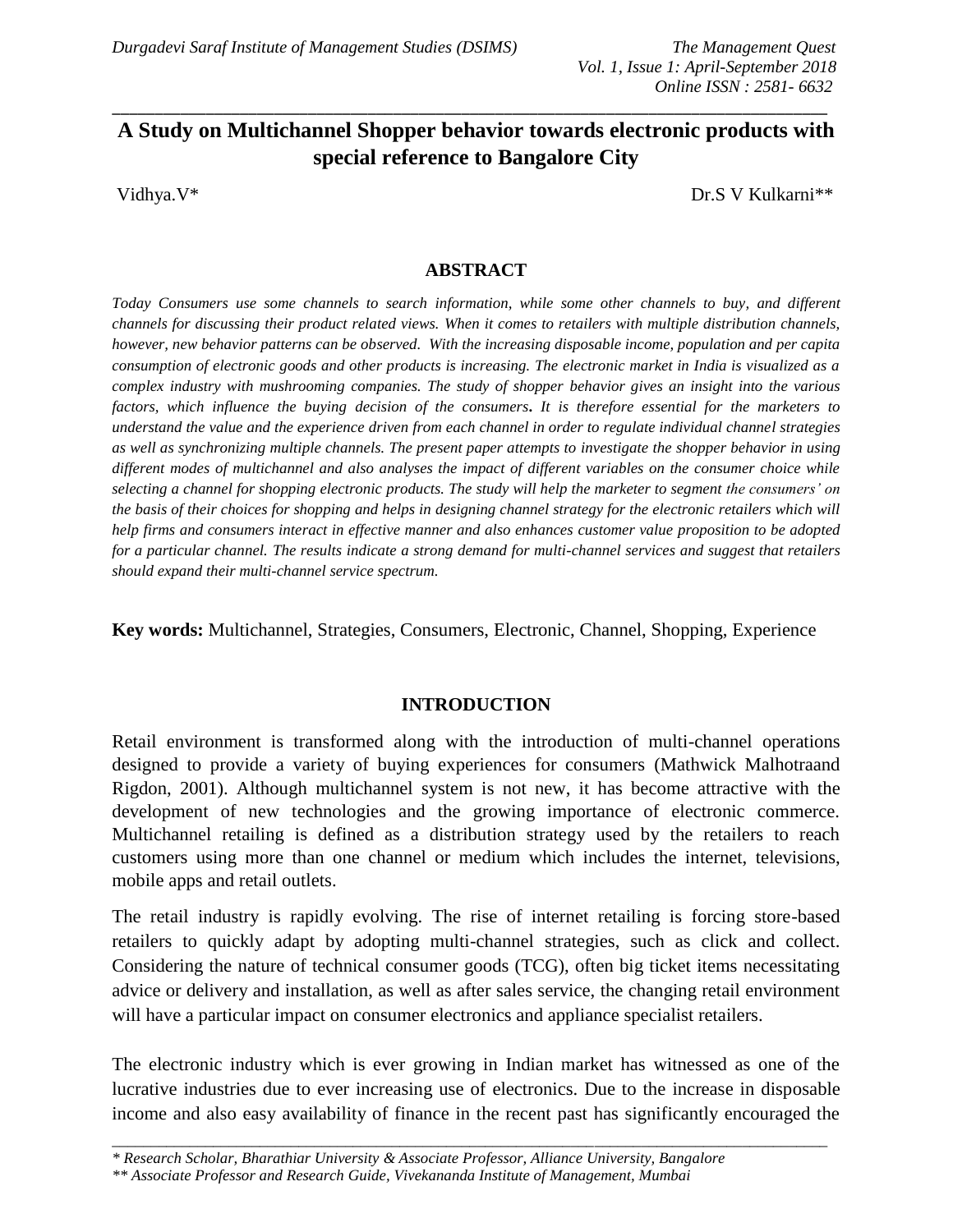consumers to prefer and habituate to the use and purchase of electronic products from multiplechannels.

The distribution of products across multiple sales channels - often referred to as multi-channel retailing - has become the norm today. According to a recent survey, multi-channel retailers have increased the market share when compared to pure internet retailers or individual retail outlets. In a multichannel retailing environment, consumers can gather information about the products from the internet, catalog, and/or TV, mobile apps and purchase the products from either of these retail channels. Retailers have recognized that operating different formats of retail channels allows them to embrace wider set of customers (Payne, 2004).

Consumers navigate multiple channels so that it can provide seamless experience across physical store, web, catalogue, call center and kiosks. However this behavior differs across different demographic segments as well as with the type of product which consumer intends to buy. In this study the buying behavior of consumers towards electronics is taken. A well-integrated multichannel retailing strategy based on understanding multichannel shoppers' behaviors provides a number of chances to increase the sales and profits of multichannel retailers. Therefore, understanding multichannel shoppers' behaviors is crucial for multichannel retailers' success. Several researchers have conducted studies related to consumers' online shopping behaviors in a multichannel shopping context (Kim & Park, 2005; Noh, 2008; Kim, Kim, Kumar, 2003).

Retailers need to know how customers reacts to the convergence of digital and brick-and-mortar experiences. By focusing on shoppers, retailers can prioritize investments and make the shift toward personalized experiences that create true emotional connections. The purpose of this research report is to put a finger on the pulse of the customer.

Following Consumer electronic items like Television, navigation products, digital cameras and accessories, digital camcorders and accessories, e-Readers, DVD and Blu-ray players, MP3 players and accessories, home theater audio systems and components, musical instruments and mobile electronics are taken into consideration for the present study in south Bangalore area, Karnataka.

### **BRIEF REVIEW OF LITERATURE**

(**Lohse & Spiller, 1998; Ponsford, 2000; Stone, Hobbs, Khaleeli, 2002**) **Stone et al. (2002**) defined multichannel retailing as a distribution strategy to serve customers across various channels or media. In the multichannel environment, an integrated multichannel retail strategy helps increase store sales by moving online traffic to physical stores and helps online sales by moving offline store customers to the Web, creating a two-way synergistic effect **(Lawson, 2001)**. A positive synergistic effect on multichannel shopping was found when customers were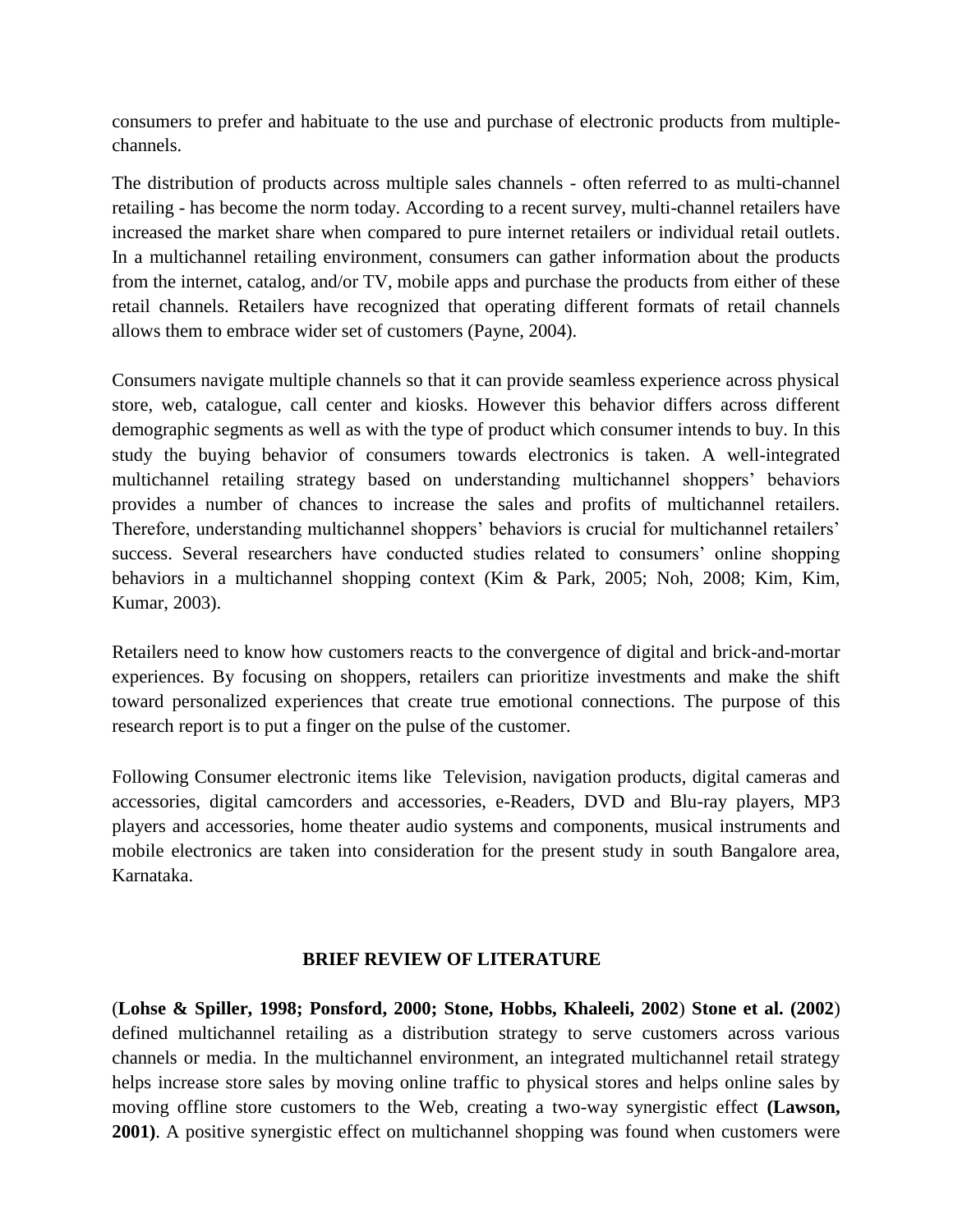contacted through multiple channels such as retail stores, e-mail, direct mail, and mobile marketing **(Kumar & Venkatesan,2005)**. It was also found that customer contacts across multiple channels were an effective strategy for reducing the risk customers perceived in new channels and for educating customers about various purchase channels to help them to migrate to other channels.

Complex competitive status, vulnerable demand forecast, varying consumer preference, existence of too many brands, changing attitude of channel intermediaries, shortening of the product lifecycle, **(Hammer, 1997)** are making marketing decisions extremely difficult and risky.

Research indicates that operating multiple channels leads to positive effect on financial performance **(Geyskens et al, 2002)** on one hand, whereas marketers decision to sell through additional channels also stimulates the concerns about cannibalization and negative spillover **(Deleersnyder et al. 2002;Falk et al. 2007)).**

Study carried by **Kumar and Venkatesan (2005) and Thomas and Sullivan (2005)** also found that multichannel shopping experiences leads to higher profits .The increasingly multichannel nature of consumer shopping and purchase behavior calls for a better understanding of their decision processes and new approaches to monitoring and measuring their experience, satisfaction, and loyalty with a retailer **(Rangaswamy and van Bruggen, 2005).**

Innovativeness refers to the degree with which a person prefers to try new and different products as well as experiences which requires extensive search **(Midgley and Dowling, 1978).** According **to Jones (2004 )** shoppers get engrossed in an environment created by the retailer and therefore value the service, quality, and environment of retailer and often return to same store for more purchases and patronizes the retailer.

Electronics retailing in Bangalore has also faced competition from various channels of distribution that had made them adopt a multi - channel strategy. From the retail marketing perspective it is essential to understand how consumers shopping behavior in a multichannel environment change.

The results from the present study will be crucial in designing channel strategy for the electronic retailers which will help firms and consumers interact in effective manner and also the enhance customer value proposition to be adopted for a particular channel. The present paper is an attempt to analyze the effects of different demographic variables on the consumer choice and behavior while selecting a channel i.e., brick and motor, online and catalogue with special reference to electronic items in Bangalore, market.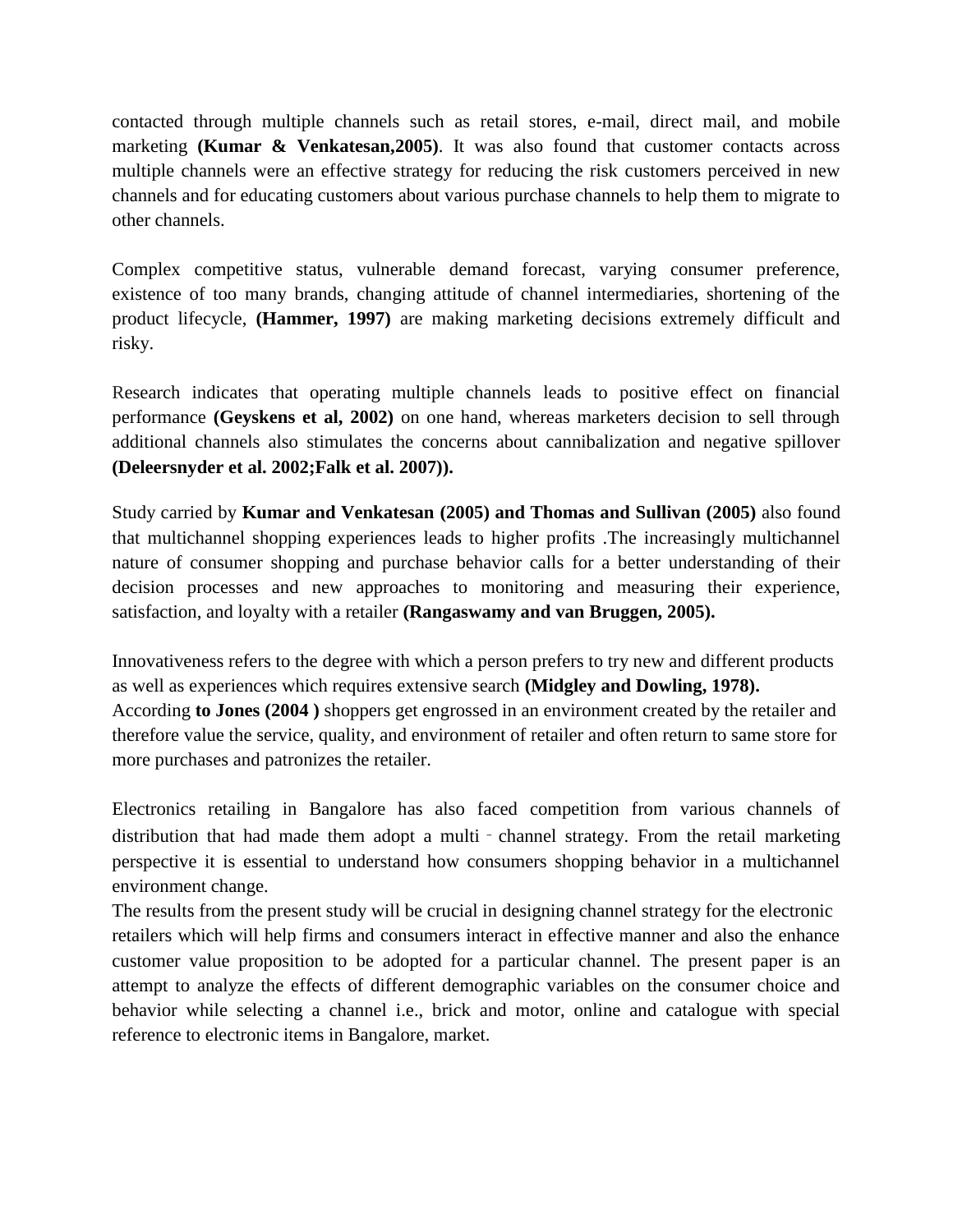#### **OBJECTIVES**

- To study the multi-channel shoppers behavior towards electronic products.
- To analyze the effects of demographic variables on consumer choice and behavior while selecting a channel i.e., brick and motor, online and catalogue with special respect to electronic items in south Bangalore.
- Highlighting the relationship between the frequencies of information search and purchasing the products.

### **RESEARCH METHODOLOGY**

**Research Design –** Descriptive in nature.

**Sample Population-** The study was conducted in Bangalore. Respondents were selected and qualified if they had purchased an electronics item within the last four months of the study (September .October November and December 2016)

**Sample Unit and sample size-** A total sample size of 200 people was studied.

**Sampling technique-** A survey was conducted and the data was collected using questionnaires. Cluster sampling was used.

**Data analysis and Interpretation-** The data was collected using questionnaire which included covariates of Multichannel shopping behavior and their covariates identified by Konus et al (2008) with the measuring dimensions like loyalty, shopping enjoyment, price consciousness, motivation to conform, time pressure and innovativeness. In this study only innovativeness, motivation, shopping experience, loyalty and time constrain was taken into consideration.

**Tools used for analysis**: The data was collected and tabulated using K- mean cluster analysis which was applied to analyze the different cluster based on demographic variables to the covariates of multichannel which affect consumer choice of selecting different retailers in each clusters. K- Mean cluster analysis was applied to identify various cluster based on demographic profiles.

### **Limitations of the Study**

The study is confined to the selected area in South Bangalore and hence no generalization can be made. The accuracy depends upon the respondents' information.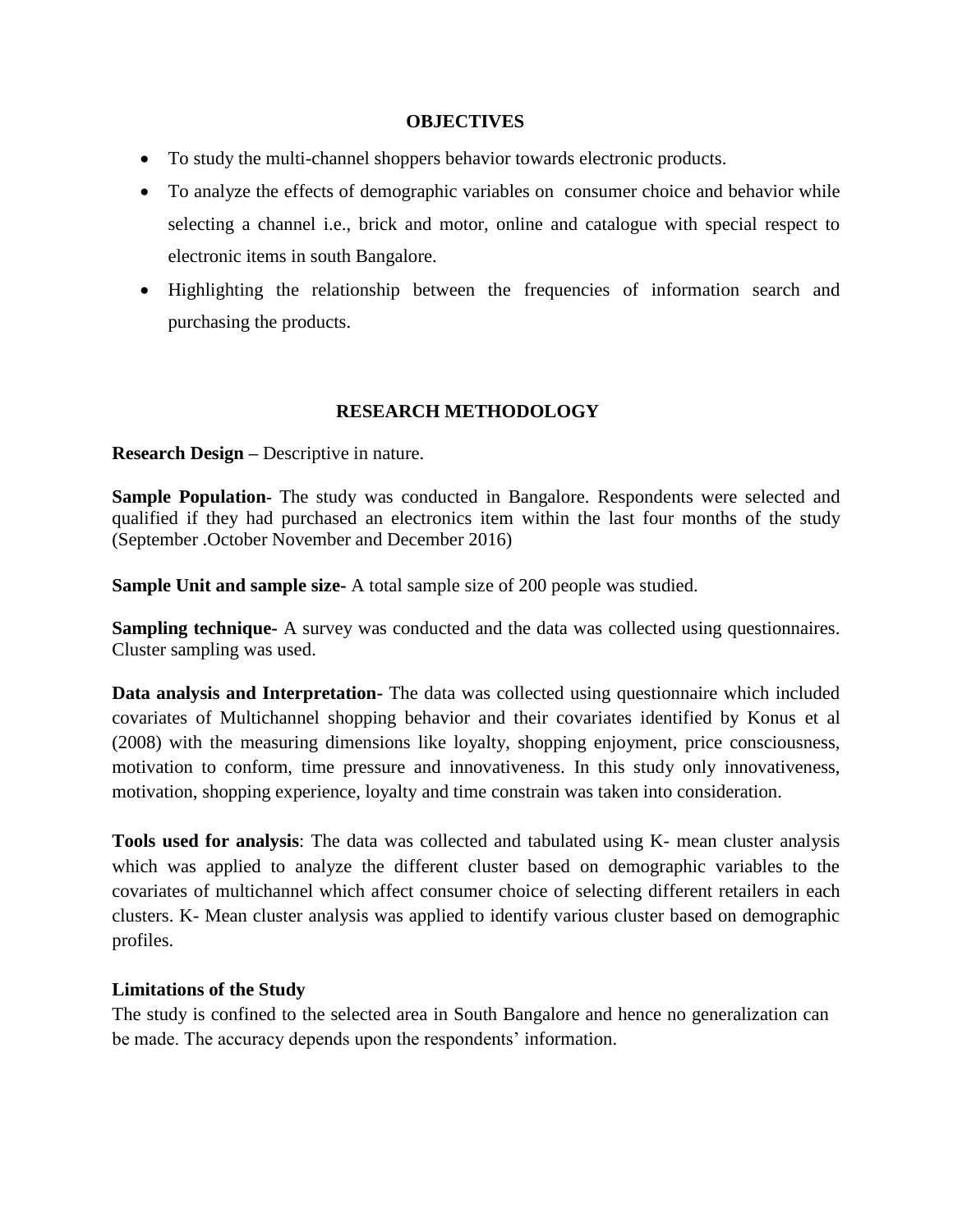### **ANALYSIS AND FINDINGS**

**Respondent Profile (Age) -**The questionnaire was set for a sample size of 250 respondents. The total number of people who actually responded was 200 (from a range of different age groups comprising both men and women). This was deemed to be sufficient to achieve the objectives and draw results.

| Total No. of Respondents | 75        |
|--------------------------|-----------|
| Average Age              | 25        |
| Average Price shopping   | 2000-3000 |
| Postgraduate             | 30        |
| Graduate                 | 36        |
| Completed high school    | 09        |
| Male                     | 45        |
| Female                   | 30        |

#### *Table: 1 Demographic analysis (Cluster 1)*

| In percentage   | <b>Information search</b> |           |        | <b>Buying/Purchasing</b> |           |        |
|-----------------|---------------------------|-----------|--------|--------------------------|-----------|--------|
| <b>Usage</b>    | <b>Online</b>             | Catalogue | Retail | <b>Online</b>            | Catalogue | Retail |
|                 | $\%$                      | $\%$      | $\%$   | $\%$                     | $\%$      | $\%$   |
| Very Frequently | 45                        | 10        | 50     | 30                       | 10        | 54     |
| Frequently      | 30                        | 05        | 40     | 42                       | 10        | 46     |
| <b>Neutral</b>  | 05                        | 04        |        | $\theta$                 |           |        |
| Rarely          | 10                        | 60        | 06     | 18                       | 20        |        |
| Very rarely     | 10                        | 2 i       | 04     | 10                       | 60        |        |

*Table 2. Relation between Information Search and Buying (Cluster 1)*

| <b>Factors</b>             | Average |
|----------------------------|---------|
| <i>Innovation</i>          |         |
| Loyalty                    |         |
| Motivation                 |         |
| <b>Shopping Experience</b> |         |
| Time Constrain             |         |

*Table 3. Importance of various factors among respondents (Cluster 1)*

Interpretation: It was found that many of the respondents preferred making purchase of electronic items from the retail stores and sometimes from online stores. Innovation, loyalty and shopping experience were the most preferred dimensions taken into consideration by them of multichannel retailing whereas they had neutral view towards motivation and time constrain. The cluster had male and female consumers and were found to show multiple shopping channel behavior.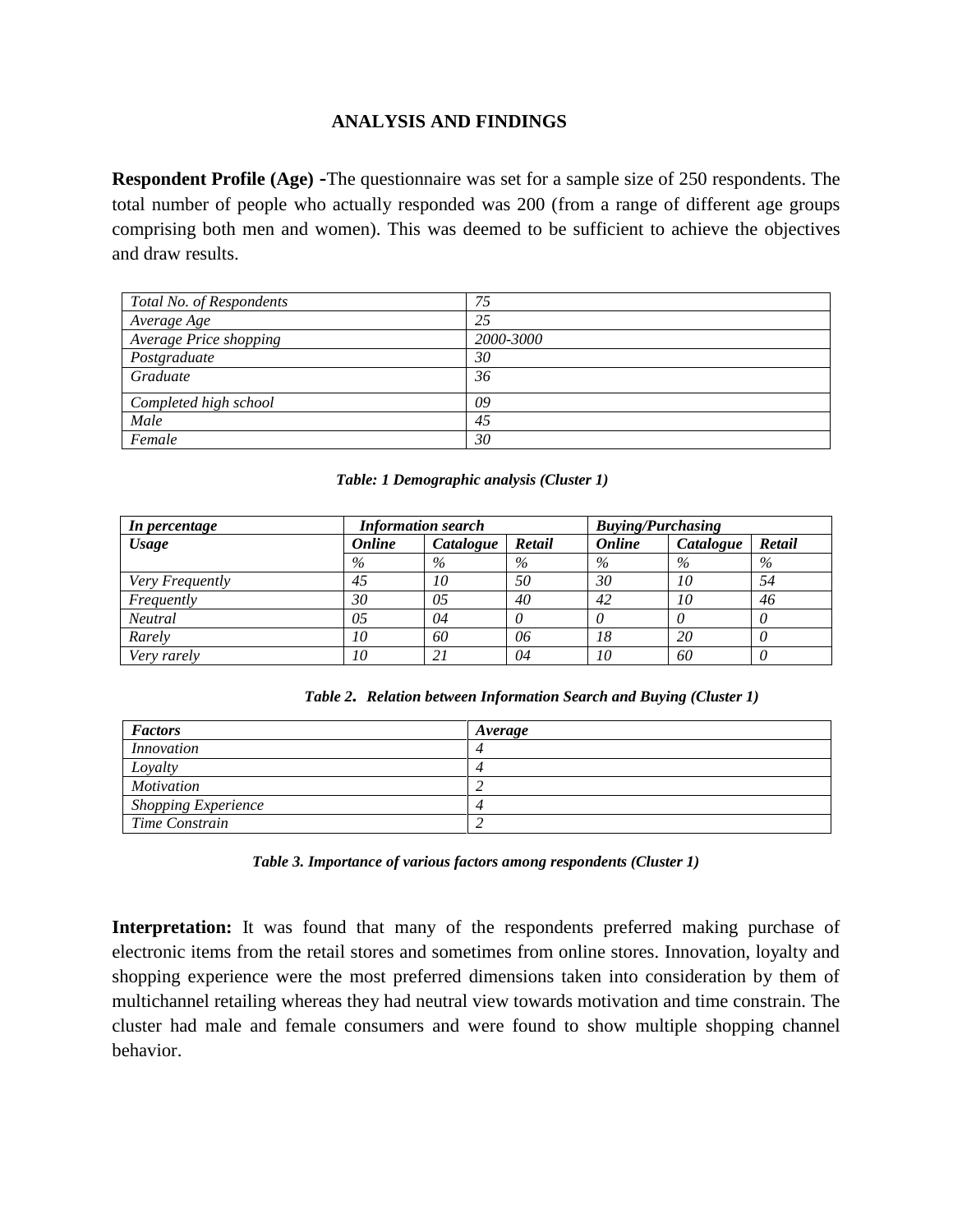| Total No. of Respondents | 85         |
|--------------------------|------------|
| Average Age              | 18         |
| Average Price shopping   | $1 - 2000$ |
| Postgraduate             | 30         |
| Graduate                 | 40         |
| Completed high school    | 15         |
| Male                     | 45         |
| Female                   | 40         |

| Table 4. Demographic Analysis (Cluster 2) |  |  |
|-------------------------------------------|--|--|
|                                           |  |  |

| In percentage   | <b>Information search</b> |           |        | <b>Buying/Purchasing</b> |           |        |
|-----------------|---------------------------|-----------|--------|--------------------------|-----------|--------|
| <b>Usage</b>    | <b>Online</b>             | Catalogue | Retail | <b>Online</b>            | Catalogue | Retail |
|                 | $\%$                      | $\%$      | $\%$   | $\%$                     | $\%$      | $\%$   |
| Very Frequently | 35                        | 01        | 34     | 35                       |           | 34     |
| Frequently      |                           | 05        | 20     | 25                       |           | 36     |
| <b>Neutral</b>  | 05                        |           | 06     | 05                       |           |        |
| Rarely          | 16                        | 14        | 10     | 06                       | 35        | 04     |
| Very rarely     |                           | 65        | 15     | 14                       | 50        |        |

|  | Table 5. Relation between Information Search and Buying (Cluster 2) |  |  |
|--|---------------------------------------------------------------------|--|--|
|  |                                                                     |  |  |

| <b>Factors</b>             | Average |
|----------------------------|---------|
| Innovation                 |         |
| Loyalty                    |         |
| <i>Motivation</i>          |         |
| <b>Shopping Experience</b> |         |
| Time Constrain             |         |

|  |  |  | Table 6. Importance of various factors among respondents (Cluster 2) |  |  |  |
|--|--|--|----------------------------------------------------------------------|--|--|--|
|--|--|--|----------------------------------------------------------------------|--|--|--|

Interpretation: It was found that many of the respondents preferred making purchase of electronic items from the retail stores and sometimes from online stores. Loyalty and shopping experience were the most preferred dimensions taken into consideration by them of multichannel retailing whereas they had neutral view towards motivation, innovation and time constrain. These respondents are therefore using both online and retail stores to do so. However these respondents are predominately found using online and offline channels and rarely use catalogue for information search or purchase.

| Total No. of Respondents | 40        |
|--------------------------|-----------|
| Average Age              | 35        |
| Average Price shopping   | 3000-5000 |
| Postgraduate             | 20        |
| Graduate                 | 15        |
| Completed high school    | 05        |
| Male                     | 25        |
| Female                   | 15        |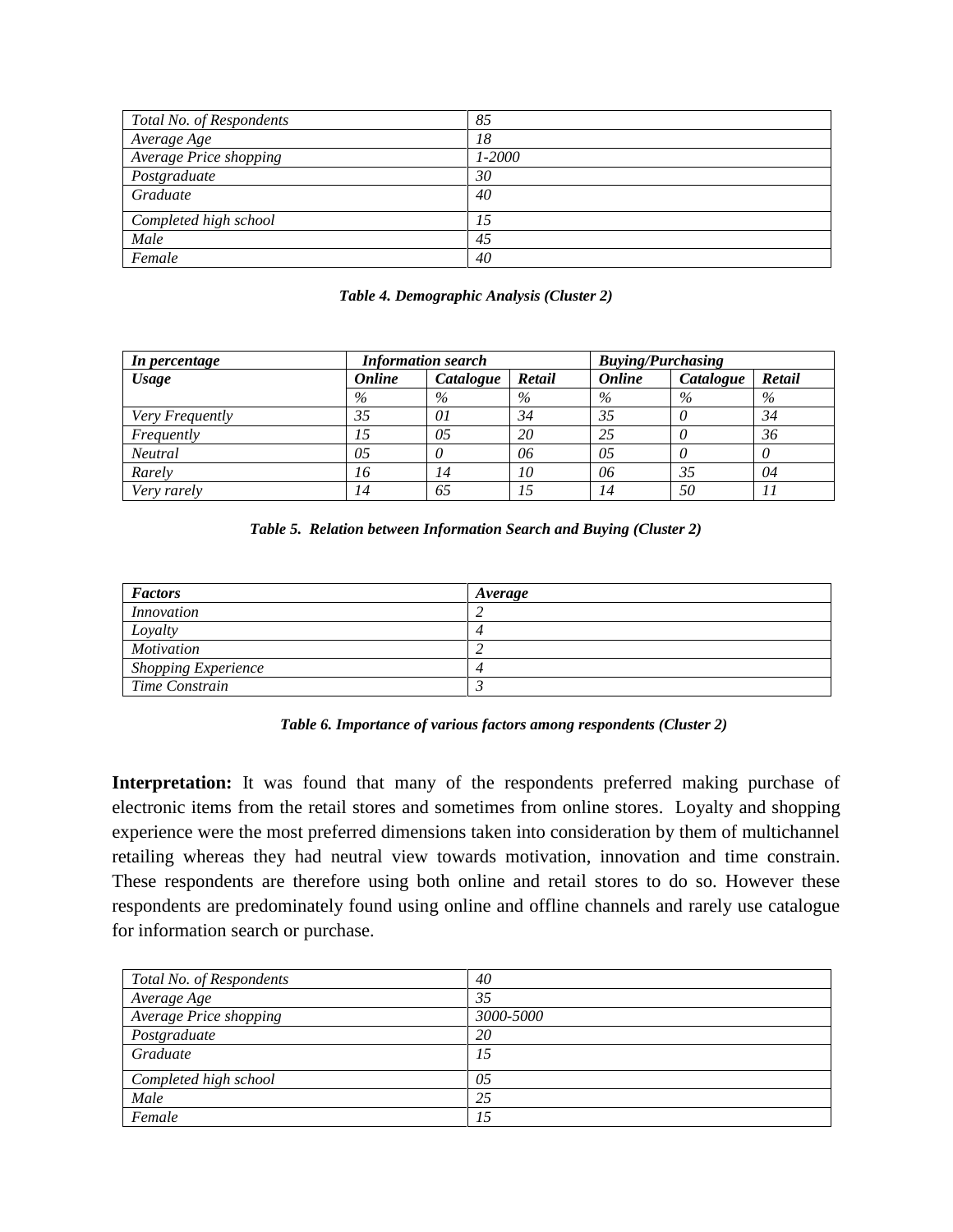#### *Table 7. Demographic Analysis (Cluster 3)*

| In percentage   | <b>Information search</b> |           |        | <b>Buying/Purchasing</b> |           |          |
|-----------------|---------------------------|-----------|--------|--------------------------|-----------|----------|
| <b>Usage</b>    | <b>Online</b>             | Catalogue | Retail | Online                   | Catalogue | Retail   |
|                 | $\%$                      | $\%$      | $\%$   | $\%$                     | $\%$      | $\%$     |
| Very Frequently | 20                        |           | 18     | 25                       |           | 22       |
| Frequently      | 10                        |           | 12     | 10                       |           | 10       |
| <b>Neutral</b>  |                           |           |        |                          |           |          |
| Rarely          | 10                        | 10        | 05     |                          | 10        | 08       |
| Very rarely     | 10                        | 30        | 05     | 05                       | 30        | $\theta$ |

#### *Table 8. Relation between Information Search and Buying (Cluster 3)*

| <b>Factors</b>             | Average |
|----------------------------|---------|
| <i>Innovation</i>          |         |
| Loyalty                    |         |
| <i>Motivation</i>          |         |
| <b>Shopping Experience</b> |         |
| Time Constrain             |         |



Interpretation: It was found that many of the respondents preferred making purchase of electronic items from the retail stores and sometimes from online stores. Innovation, time constraint and shopping experience were the most preferred dimensions taken into consideration by them of multichannel retailing whereas they had neutral view towards motivation and loyalty. The study has also reflected that in this Cluster young men respondents who shopped online as well as offline were innovative but not loyal .This could be so because younger generation are more receptive to new things and are therefore willing to accept new ideas.

### **CONCLUSION AND FURTHER RESEARCH**

This study has highlighted that consumers of all segments preferred different multichannel choice and are influenced by a complex mix of retail variables .It has emphasized the importance for brick-and mortar retailers by all age groups as well as gender and therefore it is essential for the retailers to enhance the in store experience and retain the customer base. It is also essential to emphasize on online stores which appeals to consumers who are high focused on innovativeness and information search.

It is essential for most of the electronic retailers to join the multi-channel bandwagon which will enable them to create retail value in terms of price, loyalty and innovation and to some extent in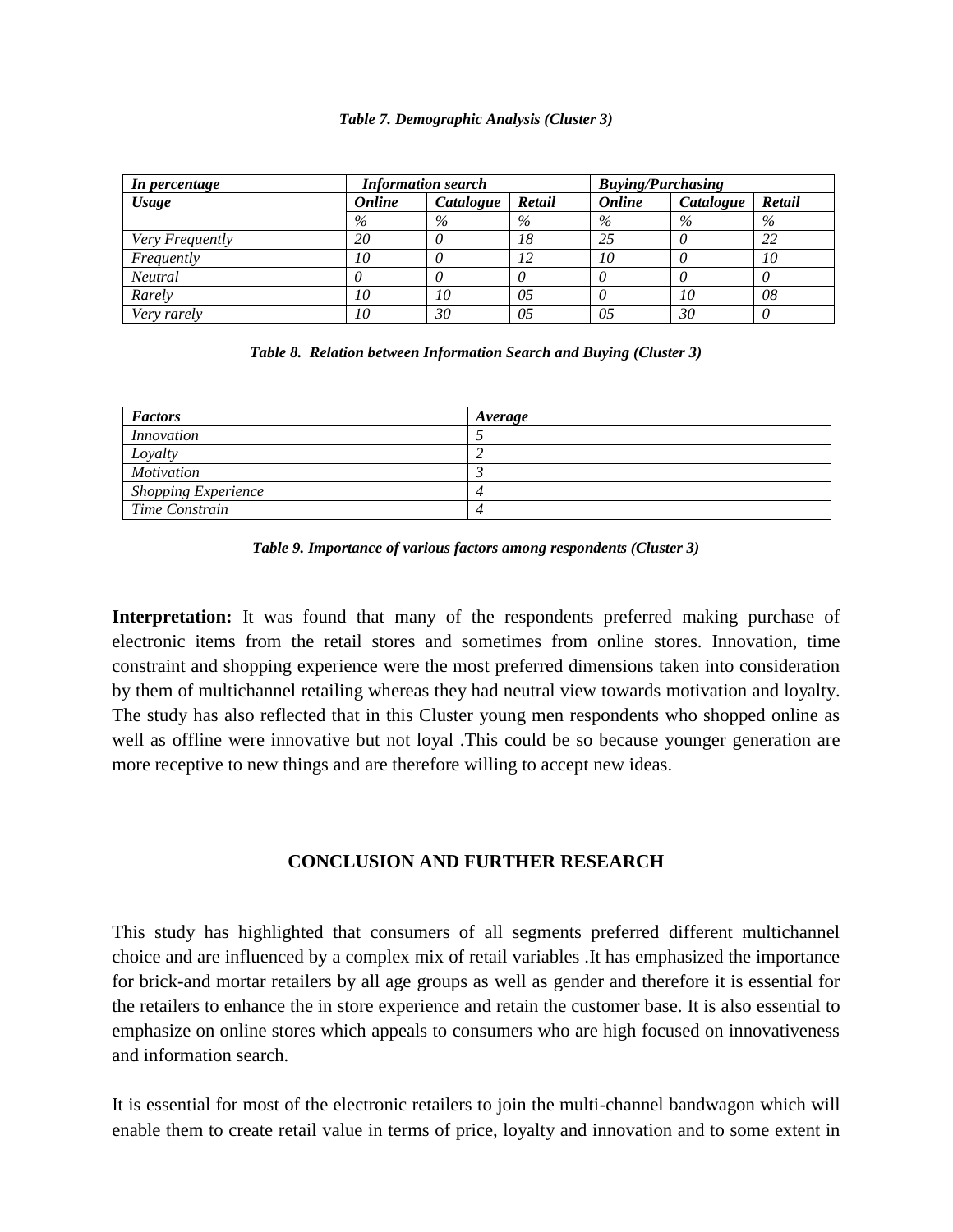terms of shopping experience and time constraint for specific consumers segments which can enable desired satisfaction and in turn lead to retailer's loyalty.

The findings are encouraging to multi-channel retailers designing search ads focusing to a particular target group to create value for the customer which can drive both online and offline sales. The study can be further replicated keeping into account different demographic variables like occupation, income and marital status as well as physiographic variables like personality, lifestyle .Moreover different retail variables like store loyalty, repeat purchase behavior and store image can be taken into account to study their impact on multi-channel retailing. Other lines of investigation in further research, may be set to identify the factors that favor or discourage or to identify the features of buying of these products behavior, as well as grasping of the best practices that company in this field apply inorder to create a positive purchase behavior and experience for customers.

## **REFERENCES**

Balasubramanian, S., Raghunathan, R., & Mahajan, V. (2005). Consumers in a multichannel environment: Product utility, process utility, and channel choice. *Journal of interactive marketing*, *19*(2), 12-30.

Chu, J. and Pike, T. (2002), *Integrated multichannel retailing (IMCR): A roadmap to the future. IBM Institute for Business Value*, Retrieved December 23, 2016

Choi, J. and Park, J. (2006), "Multichannel retailing in Korea: Effects of shopping orientations and information seeking patterns on channel choice behavior". *International Journal of Retail & Distribution Management*, Vol. 34 No. 8*,*

Dholakia, R. R., Zhao, M. and Dholakia, N. (2005), "Multichannel retailing: A case study of early experiences", *Journal of Interactive Marketing*, Vol. 19 No. 2, pp.63-74. Graham, L. (2004). Multi-Channel Retail Report 2001: Cross-Channel Shoppers Are Retailers' Most Valuable and Loyal Customer.

Lawson, R. (2001), "Integrating multiple channels", *Chain Store Age*, Vol. 77 No. 4*,* p. 58 Levy, Michael and Barton A. Weitz (2009). Retailing Management, 7<sup>th</sup> Edition. New York, N.Y.: The McGraw-Hills/Irwin Companies, Inc.

Mathwick C, Malhotra N and Rigdon E, 2001. Experiential value: Conceptualization measurement and application in the catalogue and Internet shopping environment, Journal of retailing, 77 (1), pp.39-56.

Konuş, U., Verhoef, P. C., & Neslin, S. A. (2008). Multichannel shopper segments and their covariates.*Journal of Retailing*, *84*(4), 398-413.